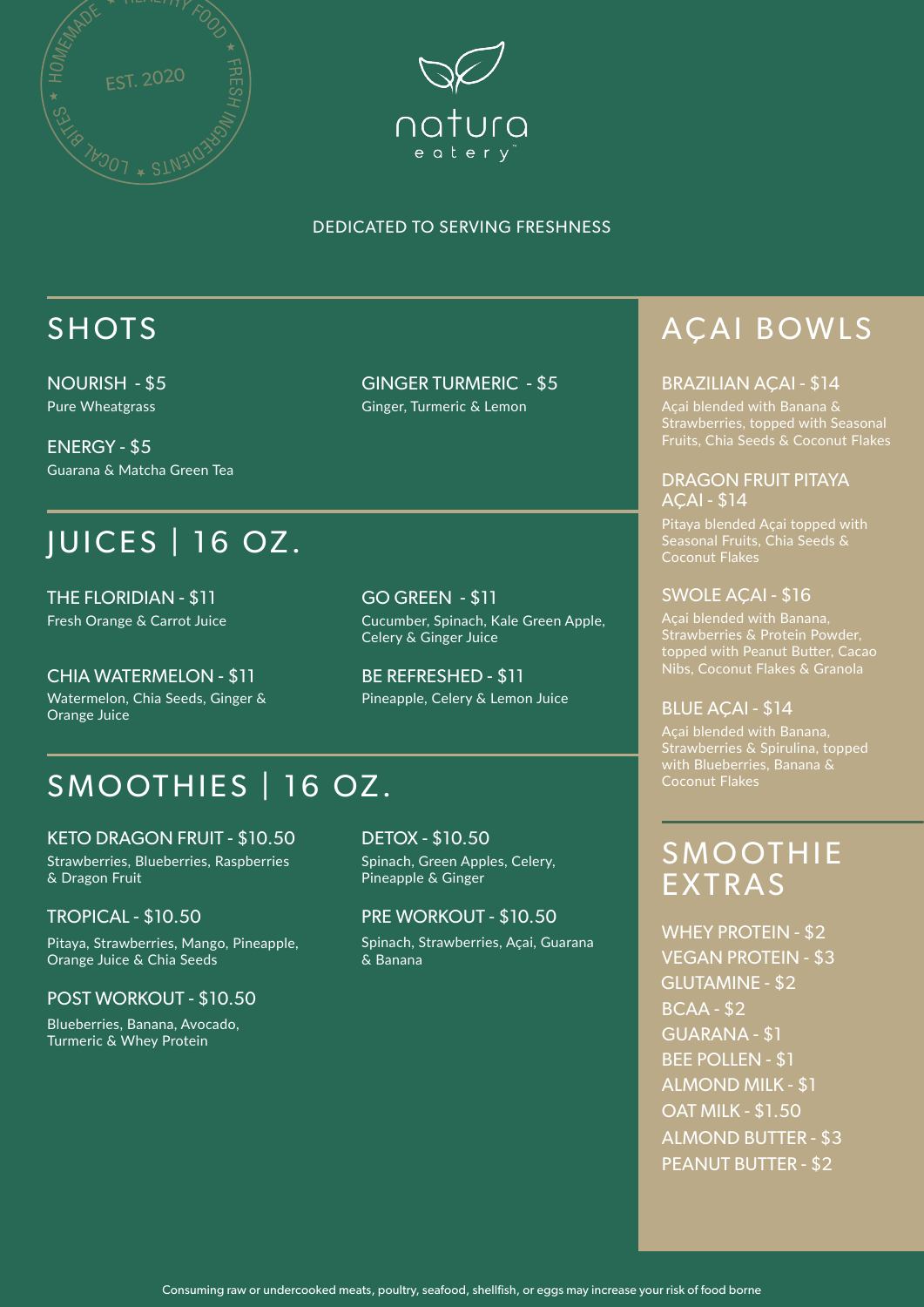



### TOAST

#### AVOCADO TOAST - \$14

Multi-grain Bread with House Smashed Avocado & Micro Greens

#### CREAM CHEESE TOAST - \$14

Multi-grain Bread with Cream Cheese, Strawberries, Chia Seeds & Drizzled Honey

#### ALMOND BUTTER TOAST- \$14

Multi-grain Bread with Almond Butter, Fresh Strawberries, Blueberries, Raspberries & Chia

### PANINI

#### ITALIAN PANINI - \$14

Prosciutto Ham, Tomatoes, Basil, Mozzarella drizzled with Olive Oil, Salt & Pepper

#### MEDITERRANEAN PANINI- \$14

Roasted Chicken, Pesto Sauce, Spinach & Parmesan Cheese

### ADD YOUR TOUCH

*TO A NY TOAST, WA F F L E , PA N I N I , W R A P, SA L A D O R B OW L*

HOUSE GRANOLA - \$2 KETO GRANOLA - \$3 EXTRA FRUIT - \$2 CACAO NIBS - \$1 COCONUT FLAKES - \$1 FETA CHEESE - \$2 TOFU - \$4

BOILED EGGS - \$4 RAW SALMON - \$6 ROASTED SALMON - \$8.95 ROASTED CHICKEN - \$5.95 RAW TUNA - \$6 TUNA TATAKI - \$8.95

### WAFFLES

#### ORANGE ZEST WAFFLES - \$14

Orange infused Gluten Free Batter topped with Seasonal Fruits, Cream & Agave

#### PLAIN JANE WAFFLES - \$14

Gluten free batter, Seasonal Fruits, House Granola & Agave

#### COCONUT WAFFLES - \$14

Coconut infused Gluten Free batter topped with Bananas & Coconut Flakes, Cream & Agave

### WRAPS

#### EGG WRAP - \$13

Whole Wheat Wrap, Spinach, Boiled Egg, Feta Cheese, Cherry Tomatoes, Olive Oil, Salt & Pepper

#### CHICKEN WRAP - \$15.95

Roasted Chicken with Kale, Feta Cheese & Homemade Basil Walnut-Pesto Dressing

#### TUNA TRUFFLE PONZU WRAP - \$16.95

Tuna, Watercress, Radish, Carrots, Cucumber & Truffle Ponzu Sauce

#### SALMON GUACAMOLE WRAP - \$16.95

Raw Salmon, Quinoa, Guacamole diced Cucumber, Tomatoes & Micro Greens with Honey Ginger Sauce

#### VEGGIE WRAP - \$14 .95

Roasted Veggies, Quinoa, Romaine, Mixed Greens, Guacamole & Cucumbers with Ginger Carrot Sauce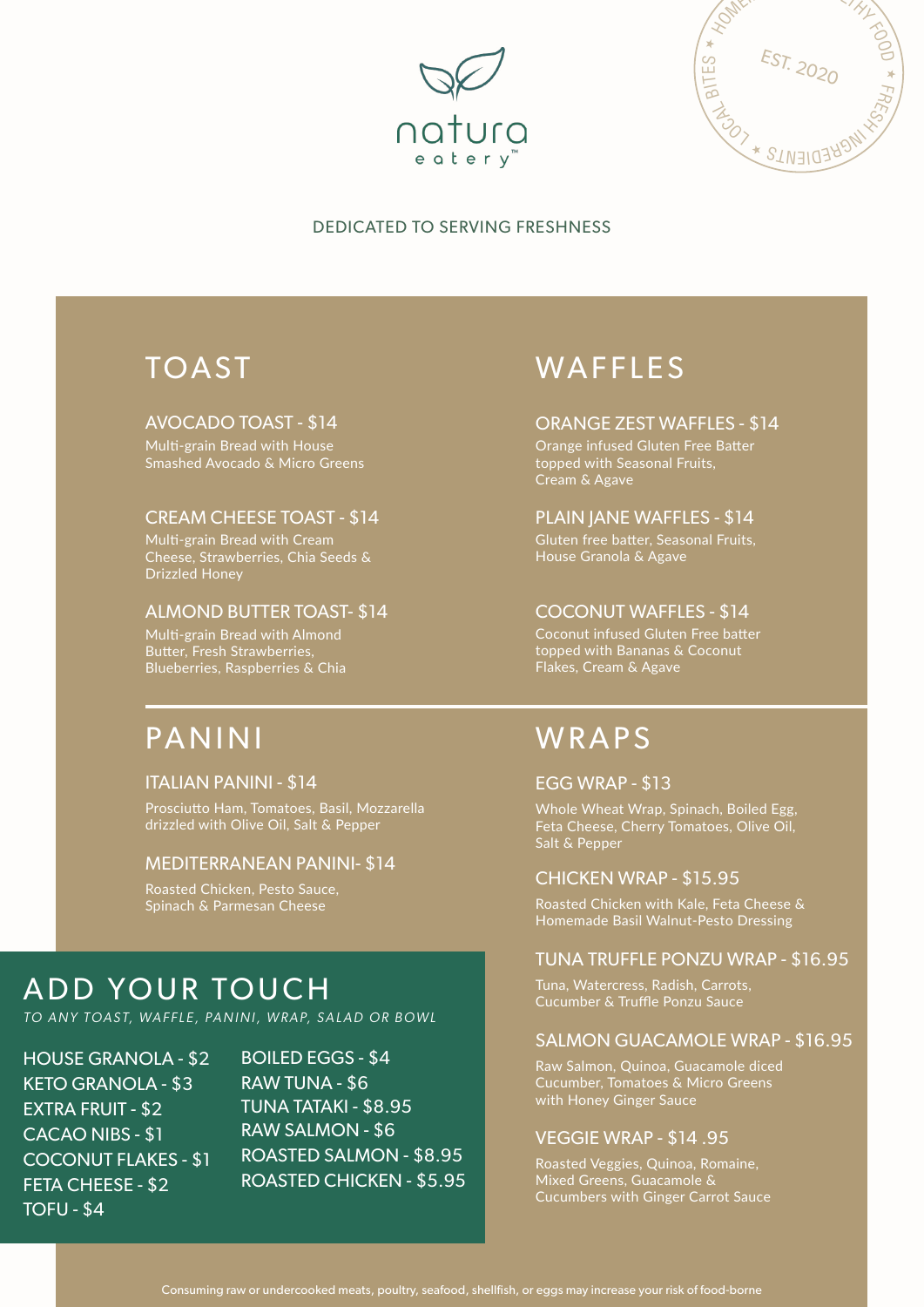



# SALADS

#### PEAR N' DIVE SALAD - \$14.95

Endive & Arugula, Pear Slices, Walnut, Pecans, Cranberries & Feta Cheese with Honey Ginger Vinaigrette

### CRUNCHY WATERCRESS

Watercress, Radish, Carrot, Cucumber with Truffle Ponzu Sauce SALAD - \$14.95

### BOWLS

#### VERY VEGAN BOWL - \$15

Roasted Veggies, Quinoa, Baby Spinach, Carrot, Cucumber, Avocado & Raspberry Balsamic Dressing

#### TROPICAL CATCH BOWL - \$18.95

Raw Salmon with Quinoa, Avocado, Edamame, diced Almonds, Cherry Tomatoes, Mango & Honey Ginger Sauce - Roasted Salmon +\$6

### POWER BREAKFAST BOWL - \$17

Smoked Salmon, Arugula, Tomatoes, Onions, Boiled Eggs, Feta Cheese, Lemon, Olive Oil, Salt & Pepper

#### KALE & ROASTED VEGGIE SALAD - \$14.95

Kale, Roasted Veggies, Feta Cheese, Goji Berries, Roasted Pumpkin Seeds with Raspberry Vinaigrette

#### SUMMER SALAD - \$14

Chopped Baby Spinach, Clementines, Cherry Tomatoes & Roasted Veggies with Carrot Ginger Sauce

#### SHRIMP BOWL - \$17.95

Shrimp with Quinoa, Mango Strawberries, Spinach Seaweed & Honey Ginger Dressing

#### TUNA PONZU BOWL - \$18.95

Raw Tuna with Rice, Edamame, Cherry Tomato, Carrots, Avocado & Truffle Ponzu Sauce - Tuna Tataki +\$6

#### BASIL BARNYARD BOWL - \$16.95

Roasted Chicken & Veggies with Rice, Baby Spinach, Carrot, Avocado, Parmesan Cheese & Basil Walnut Pesto Dressing

## PIZZA

#### PROTEIN PIZZA - \$19.50

Cauliflower Crust, Tomato Sauce, Mozzarella Cheese, Crispy Prosciutto, Mushrooms, Arugula & an Egg

#### CHICKEN PESTO PIZZA - \$18.50

Cauliflower Crust, Pesto Sauce, Mozzarella & Parmesan Cheese, Roasted Chicken, Peppers, Carrots & Fresh Thyme

#### VEGGIE PIZZA - \$18.50

Cauliflower Crust, Tomato Sauce, Mozzarella Cheese, Roasted Veggies, Black Olives & Goat Cheese

#### MARGHERITA PIZZA - \$17.50

Cauliflower Crust, Tomato Sauce & Mozzarella Cheese

### NATURA SPECIAL \$15 WEEK DAYS, MONDAY - THURSDAY

 $9$  am  $-11$  am Breakfast Special + Yogurt + Shot

Lunch Special + Dessert + Shot

 $6 \text{ pm} - 9 \text{ pm}$ Dinner Special + Dessert + Shot

### KIDS SPECIAL \$15

Breakfast Chocolate Chip Waffles + Juice

Lunch & Dinner Cheese Pizza + Cookie

### EXTRAS FOR SALADS BOWLS & PIZZA

Feta Cheese \$2 | Vegan Cheese \$4 | Tofu \$4 | Egg \$4 | Roasted Veggies \$4 Prosciutto \$5 | Roasted Chicken \$5 | Roasted Salmon \$8.95 | Raw Salmon \$6 | Smoked Salmon \$6 | Raw Tuna \$6 | Tuna Tataki \$8.95

### **HOMEMADE DRESSINGS** \$1.00

Honey Ginger Soy | Carrot Ginger Vinaigrette | Raspberry Balsamic Vinaigrette | Walnut Pesto Vinaigrette Truffle Ponzu Sauce \$1.50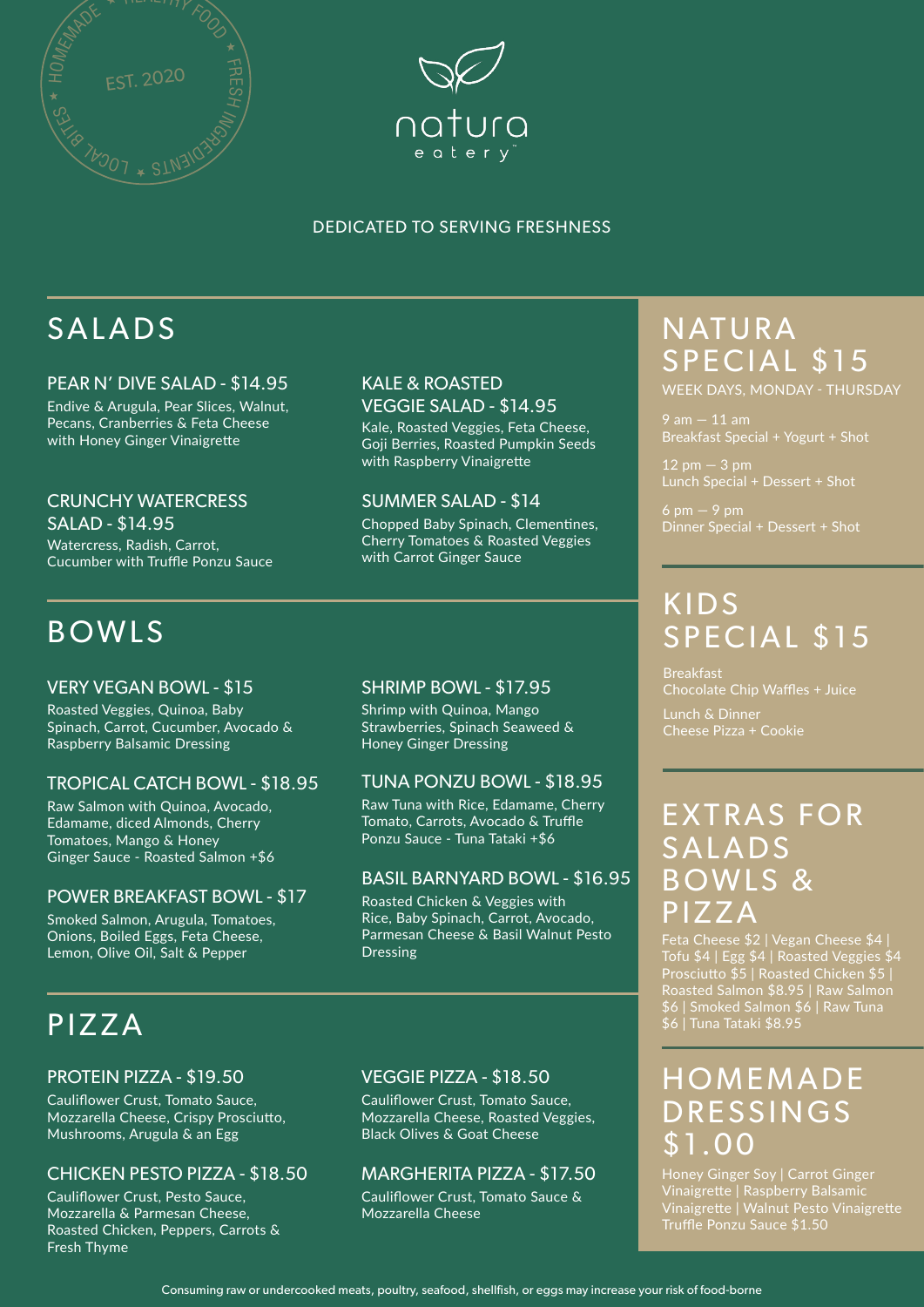



### SOMETHING SWEET

FRUIT SALAD YOGURT - \$8 Seasonal Fruit Mix with Greek Yogurt

KETO COCONUT BALLS - \$7 Shredded Coconut, Cacao Nibs, Vanilla & Coconut Oil

BANANA BREAD WITH ICING - \$6.50 Multi-grain Bread with Almond Butter, Fresh Strawberries, Blueberries, Raspberries & Chia

CARROT CAKE - \$7

CHOCOLATE CHIP COOKIES - \$6

HOMEMADE GRANOLA - \$6 Special Homemade Recipe

HOMEMADE KETO GRANOLA - \$6 Special Homemade Recipe

CHOCO-CADO MATCHA MOUSSE - \$7 Rich Chocolate Mousse

CHOCOBANA BROWNIE - \$7 Homemade Carrot & Pineapple Cake Cacao, Cacao, Banana Topped with Orange Zest

#### BANANA BREAD PLAIN - \$6

### LIGHT BITES

HOMEMADE SOUP OF THE DAY - \$6 | 8 OZ. HOMEMADE GUACAMOLE WITH ALMOND CRACKERS - \$8 MULTIGRAIN TOAST WITH CREAM CHEESE - \$4

### **COFFEE**

ALMOND MILK CAFE LATTE - \$4 ALMOND MILK CAPPUCCINO - \$5 AMERICANO - \$4 CHAGACCINO - \$6

CHIA LATTE - \$5 DOUBLE ESPRESSO - \$4 ESPRESSO - \$3 MACCHIATO - \$4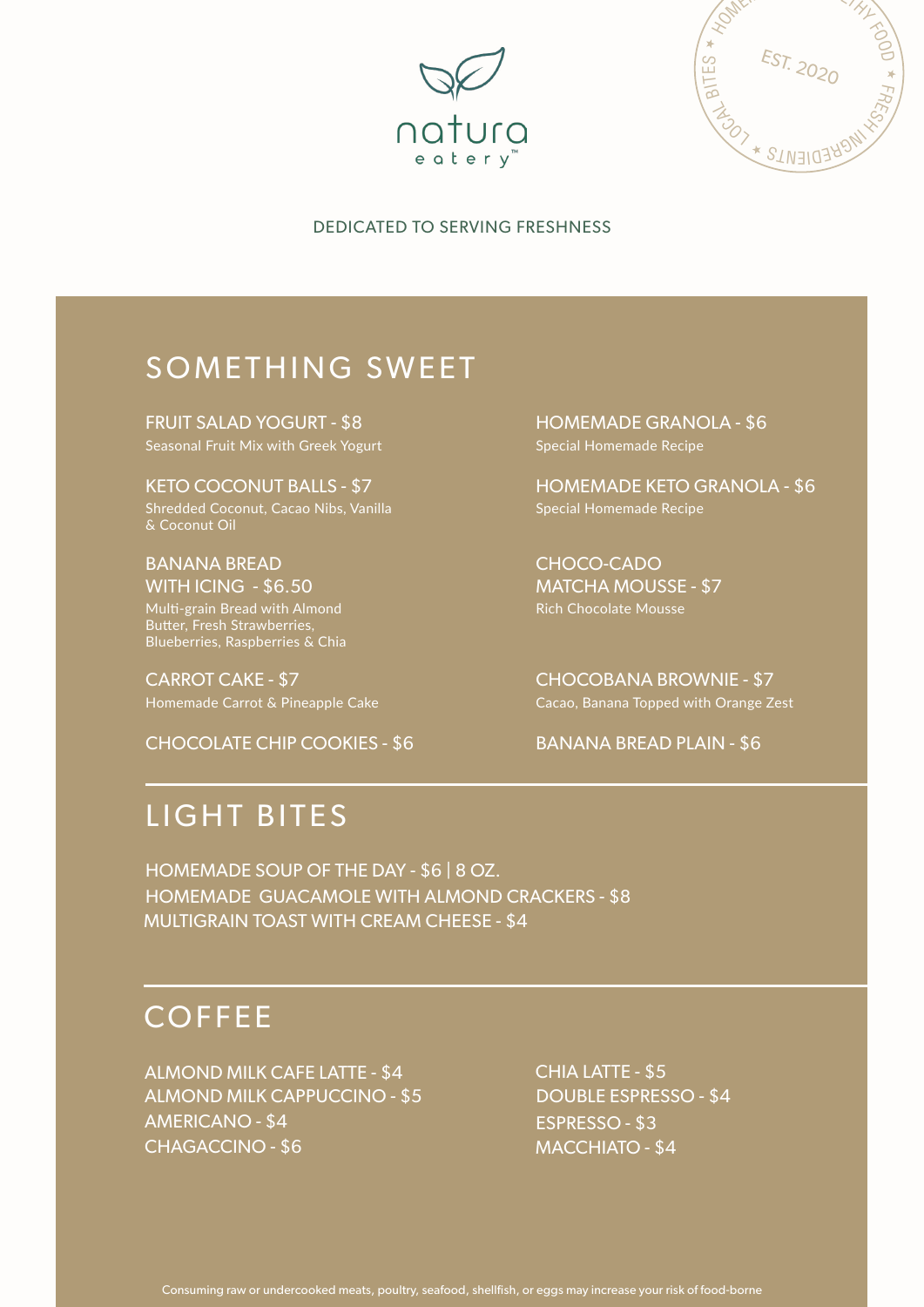



### BEER HAPPY HOUR

| <b>ESTRELLA INEDIT - \$7</b><br><b>Gluten Free</b> |     |
|----------------------------------------------------|-----|
| <b>STELLA ARTOIS - \$7</b>                         |     |
| <b>MICHELOB ULTRA PURE GOLD - \$6</b><br>Organic   | \$5 |
| <b>VEZASUR MANGOLANDIA - \$6</b>                   | \$5 |

### WINE Glass | Bottle

| LIGNUM ITALIAN - \$12   \$45<br><b>Red Blend</b>       |   |          |
|--------------------------------------------------------|---|----------|
| ORGANIC VEGANIA - \$9.50   \$39<br><b>Red Blend</b>    | . | \$6 \$14 |
| LION & THE LILY ROSE - $\frac{11}{511}$ \$42           |   |          |
| ORGANIC VEGANIA - \$9.50   \$39<br><b>Pinot Grigio</b> |   |          |
| CA' MONTINI - \$12   \$42<br><b>Pinot Grigio</b>       |   | \$6 \$14 |

### PROSECCO Glass | Bottle

ORGANIC ALBERTO NANI PROSECCO - \$14 | \$49 VOGA PROSECCO ROSE - \$12 / \$42 . . . . . . \$7 | \$15 MIMOSA GLASS - \$11 MIMOSA PITCHER - \$24

### $SANGRIA$  Glass | Half Pitcher | Pitcher

| RED WINE SANGRIA - \$11 / \$16 / \$29   | \$6/ \$12/ \$18 |
|-----------------------------------------|-----------------|
| WHITE WINE SANGRIA - \$11 / \$16 / \$29 | \$6/ \$12/ \$18 |
| ROSE SANGRIA - \$11 / \$16 / \$29       | \$6/ \$12/ \$18 |

### TAPAS MONDAY - THURSDAY | 5 - 7 PM

#### FULL TAPAS BOARD - \$24

3 House Toasts + 4 Prosciutto Dates + Mediterranean Olives

# HALF TAPAS BOARD - \$12

### HALF TAPAS BOARD - \$12 Multi-grain Bread with House Spreads

Avocado

#### PROSCIUTTO WRAPPED DATES - \$5

4 Prosciutto Wrapped Dates

#### MEDITERRANEAN OLIVES MIX - \$4